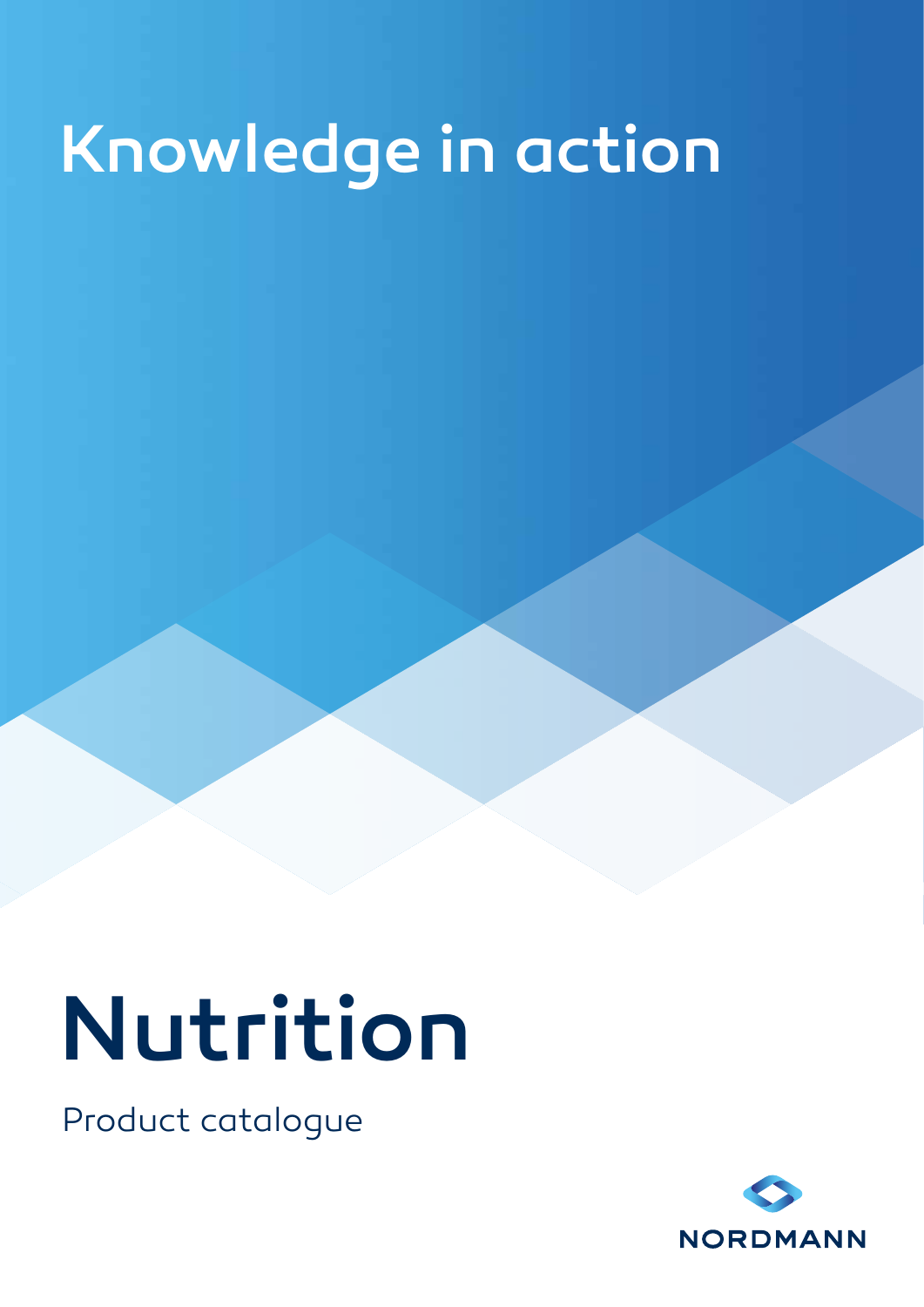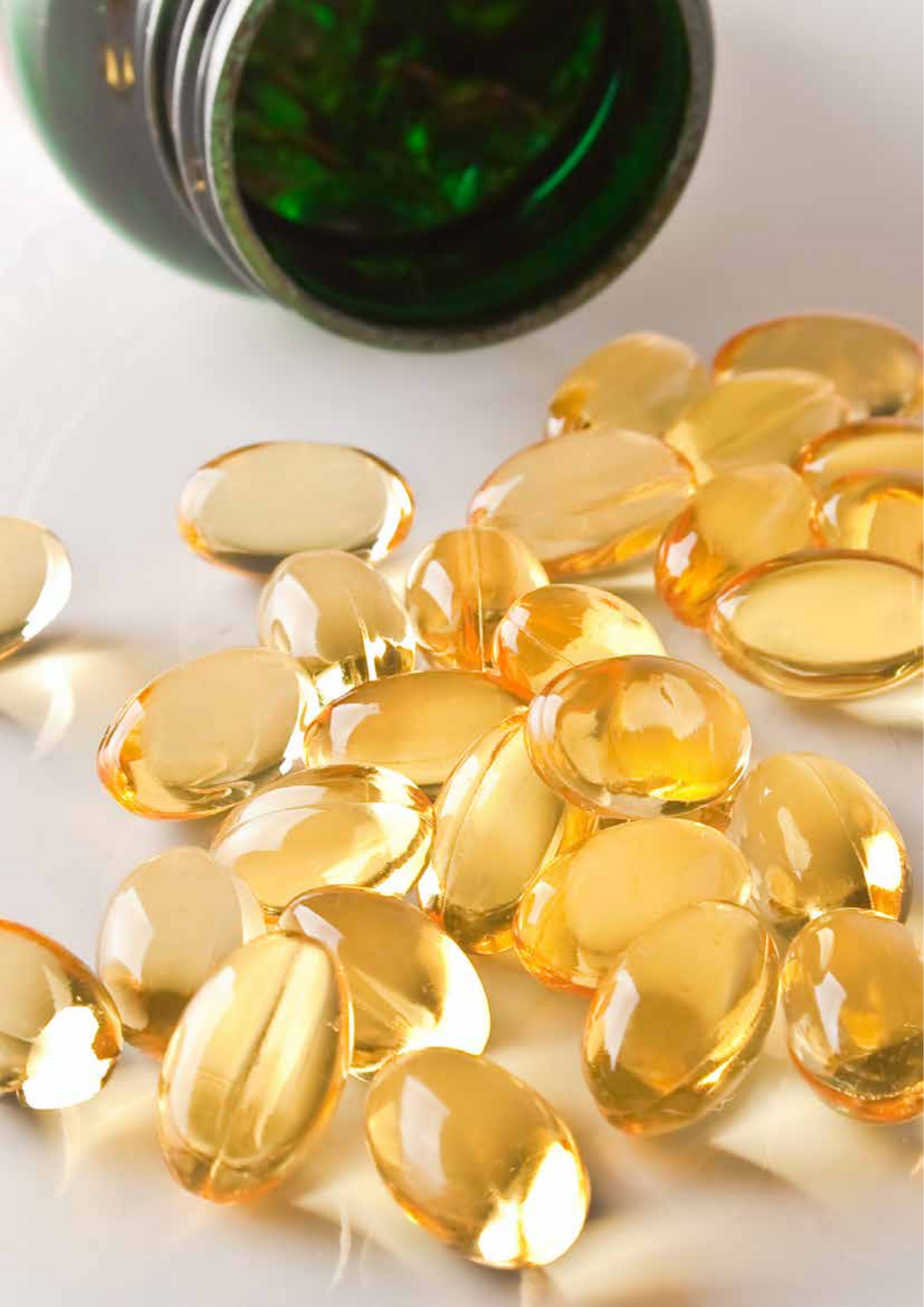O



| <b>Product Name</b>                                | Quantity<br>per box | Category                             |
|----------------------------------------------------|---------------------|--------------------------------------|
| Astaxanthin 4mg softgel                            | 15,000              | Everyday Health & Wellbeing          |
| CLA 80% EE 1000mg brown softgel                    | 6,000               | Sports Nutrition & Weight Management |
| CLA 80% EE 1000mg clear softgel                    | 6,000               | Sports Nutrition & Weight Management |
| Coenzyme Q10 30mg softgel                          | 10,000              | Everyday Health & Wellbeing          |
| Coenzyme Q10 100mg softgel                         | 10,000              | Everyday Health & Wellbeing          |
| Coenzyme Q10 200mg softgel                         | 10,000              | Everyday Health & Wellbeing          |
| Coenzyme Q10 300mg softgel                         | 4,000               | Everyday Health & Wellbeing          |
| Evening Primrose Oil 1000mg and Vitamin E softgel  | 6,000               | Everyday Health & Wellbeing          |
| Fish Oil 18/12 EE 1000mg and 5mg Vitamin E softgel | 6,000               | <b>Heart Support</b>                 |
| Fish Oil 33/22 EE 1000mg softgel                   | 6,000               | <b>Heart Support</b>                 |
| Flaxseed Oil 1000mg Caramel softgel                | 6,000               | Everyday Health & Wellbeing          |
| Hempseed Oil 1000mg softgel                        | 5,000               | Everyday Health & Wellbeing          |
| Krill Oil 500mg Superba 2 softgel                  | 10,000              | Everyday Health & Wellbeing          |
| Lecithin 1200mg softgel                            | 4,500               | <b>Heart Support</b>                 |
| Odourless Garlic 10mg softgel                      | 15,000              | Immune Health                        |
| Odourless Garlic 2mg softgel                       | 15,000              | Immune Health                        |
| Omega 3,6,9 1000mg softgel                         | 6,000               | Everyday Health & Wellbeing          |
| Oregano Oil 25mg softgel                           | 30,000              | Immune Health                        |
| Peppermint Oil 200mg softgel                       | 10,000              | Digestive Health support             |
| Vitamin D3 5000IU softgel                          | 20,000              | Joint & Bone Health                  |
| Vitamin E natural 1000IU softgel                   | 5,000               | Joint & Bone Health                  |
| Vitamin E synthetic 200IU softgel                  | 10,000              | Beauty                               |
| Vitamin E natural 400IU softgel                    | 10,000              | Beauty                               |
| Vitamin E synthetic 400IU softgel                  | 10,000              | Beauty                               |
| Lecithin 1200mg softgel                            | 4,500               | <b>Heart Support</b>                 |
| Vitamin D3 5000IU softgel                          | 20,000              | Joint & Bone Health                  |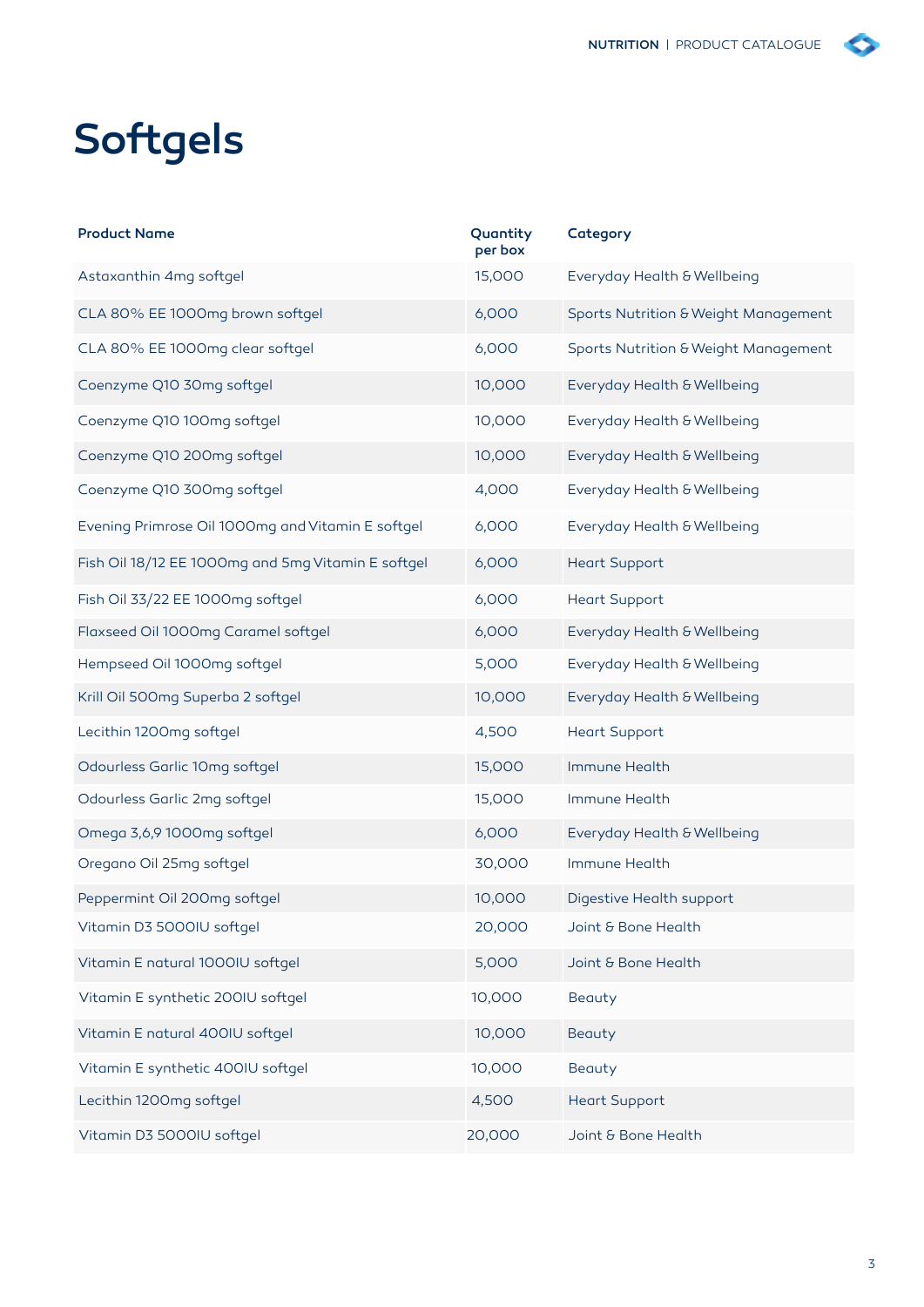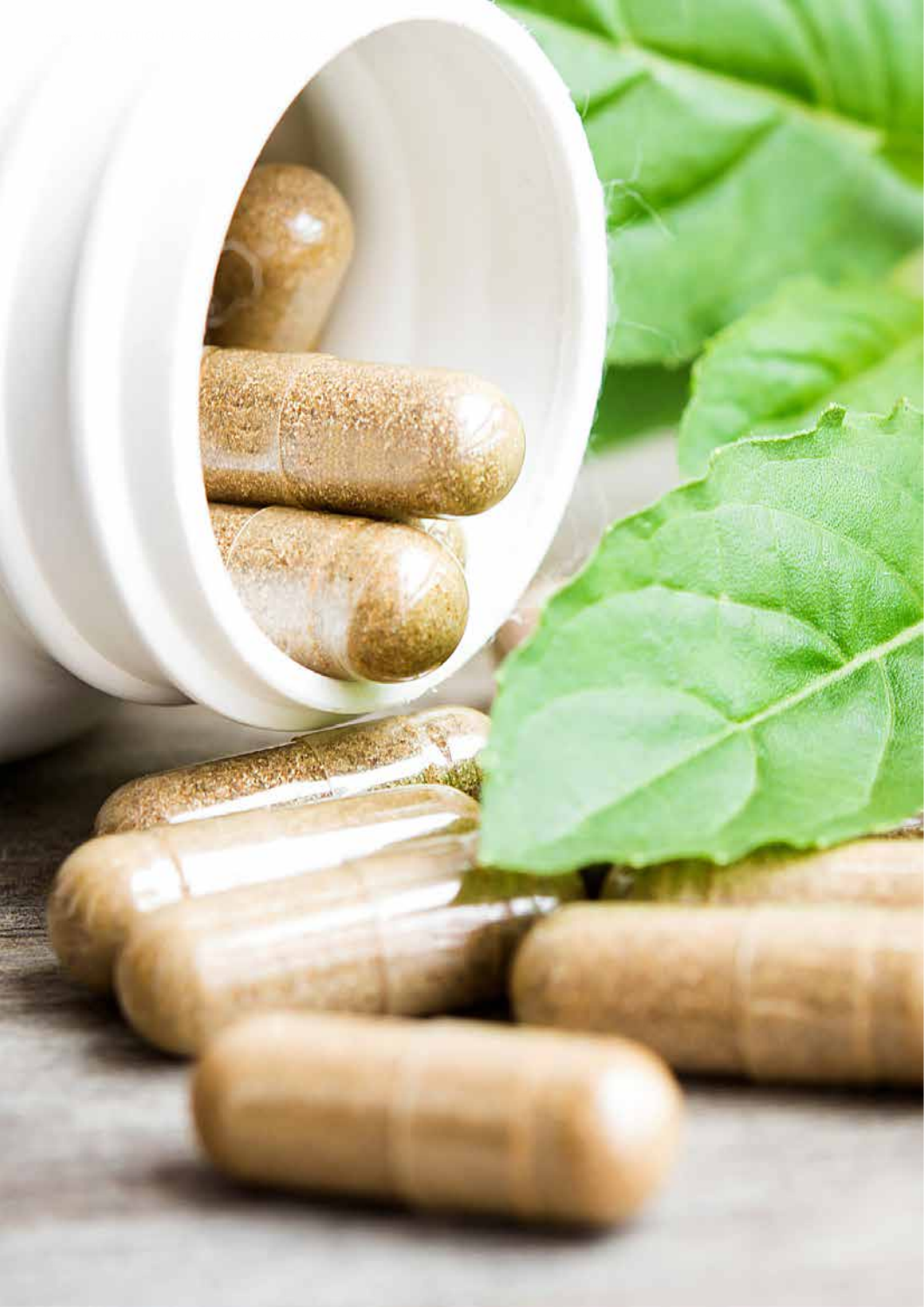$\bullet$ 

### **Capsules**

| <b>Product Name</b>                                           | Quantity<br>per box | Category                             |
|---------------------------------------------------------------|---------------------|--------------------------------------|
| 5 HTP 100mg gelatin capsule                                   | 10,000              | <b>Brain Support</b>                 |
| 5 HTP 200mg gelatin capsule                                   | 10,000              | <b>Brain Support</b>                 |
| 5 HTP 400mg veg capsule*                                      | 10,000              | <b>Brain Support</b>                 |
| Acai Berry gelatin capsule                                    | 10,000              | Sports Nutrition & Weight Management |
| Acetyl L Carnitine 500mg gelatin capsule                      | 10,000              | Sports Nutrition & Weight Management |
| Activated Charcoal 334mg veg capsule*                         | 10,000              | Digestive Health support             |
| Apple Cider Vinegar 500mg veg capsule*                        | 50,000              | Weight Management                    |
| Beetroot 3750mg gelatin capsule                               | 10,000              | Everyday Health & Wellbeing          |
| Organic KSM Ashwagandha 300mg capsule*                        | 10,000              | Everyday Health & Wellbeing          |
| Organic KSM Ashwagandha 500mg capsule*                        | 10,000              | Everyday Health & Wellbeing          |
| Black Soy Bean 1000mg gelatin capsule*                        | 10,000              | <b>Heart Support</b>                 |
| Calcium Magnesium gelatin capsule                             | 10,000              | Joint & Bone Health                  |
| D-mannose 500mg veg capsule*                                  | 10,000              | Everyday Health & Wellbeing          |
| Detox Colon Max gelatin capsule                               | 10,000              | Detox Health                         |
| Detox veg capsule*                                            | 10,000              | Detox Health                         |
| Diindolylmethane 150mg with Black Pepper 20mg veg<br>capsule* | 10,000              | Male and Female Health               |
| Elderberry 600mg veg capsule*                                 | 10,000              | Immune Health                        |
| Fat Burner gelatin capsule                                    | 10,000              | Sports Nutrition & Weight Management |
| Garcinia Cambogia 1000mg veg capsule*                         | 10,000              | Sports Nutrition & Weight Management |
| Garcinia whole fruit 500mg capsule*                           | 10,000              | Sports Nutrition & Weight Management |
| Glucomannan 500mg veg capsule*                                | 10,000              | Sports Nutrition & Weight Management |
| Grapeseed 10,000mg gelatin capsule                            | 10,000              | Everyday Health & Wellbeing          |
| Green Coffee Bean 1000mg gelatin capsule                      | 10,000              | Sports Nutrition & Weight Management |
| Green Coffee Bean 6000mg gelatin capsule                      | 10,000              | Sports Nutrition & Weight Management |
| Green Lipped mussel 500mg veg capsule                         | 10,000              | Joint & Bone Health                  |
| Green Tea 15,000mg gelatin capsule                            | 10,000              | Sports Nutrition & Weight Management |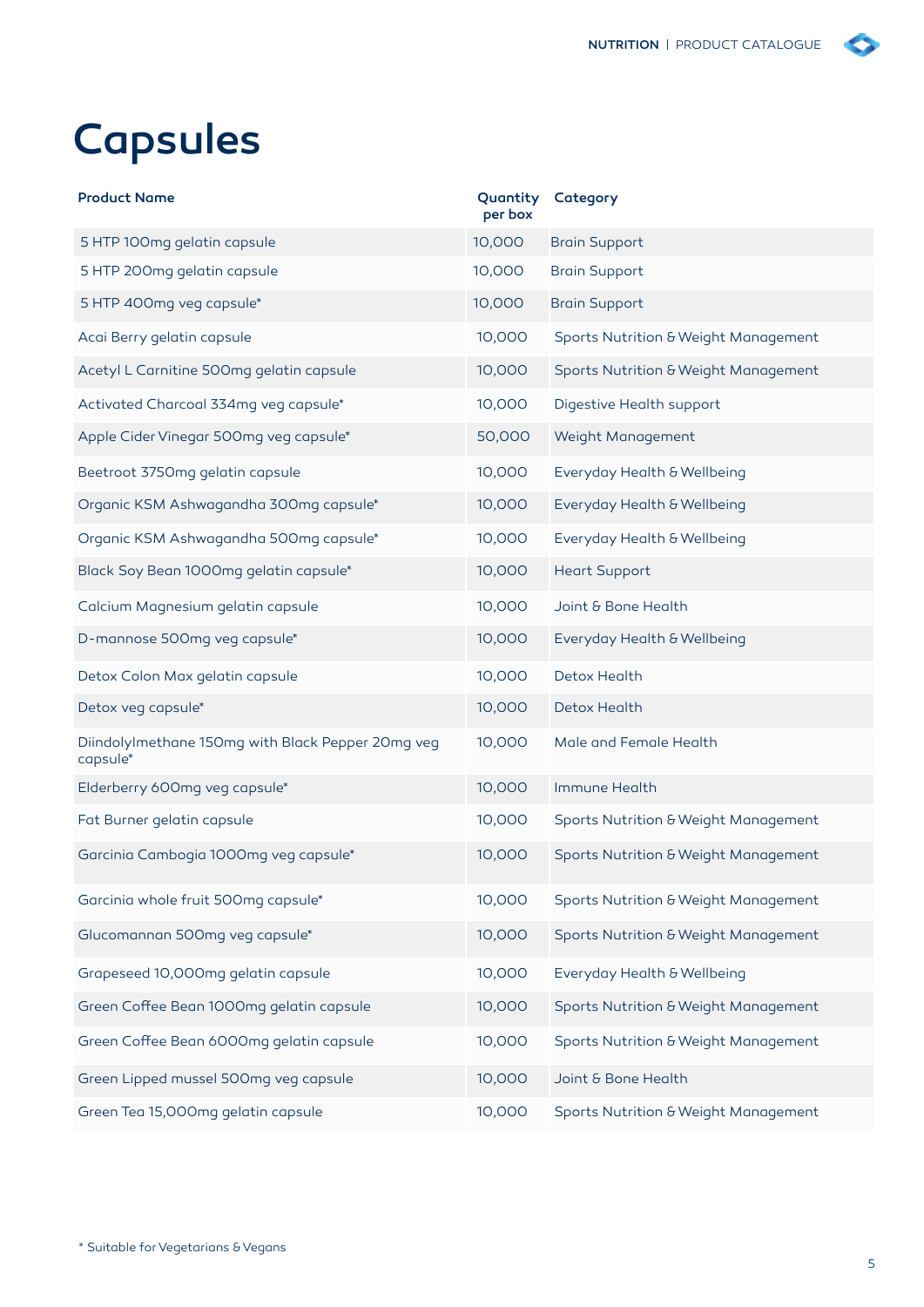### Capsules

| <b>Product Name</b>                                 | Quantity<br>per box | Category                             |
|-----------------------------------------------------|---------------------|--------------------------------------|
| Green Tea 850mg gelatin capsule                     | 10,000              | Sports Nutrition & Weight Management |
| Green Tea 2000mg gelatin capsule                    | 10,000              | Sports Nutrition & Weight Management |
| Hawthorn Berry 3600mg gelatin capsule               | 10,000              | Immune Health                        |
| Horny Goat Weed 2500mg gelatin capsule              | 10,000              | Men's Health                         |
| L-Arginine 500mg veg capsule*                       | 10,000              | Sports Nutrition & Weight Management |
| Maca Root 2500mg veg capsule*                       | 10,000              | Men's Health                         |
| Marine Collagen 600mg and Biotin 125mcg veg capsule | 10,000              | Beauty                               |
| Marine Collagen 600mg veg capsule                   | 10,000              | Beauty                               |
| Metabolism gelatin capsule                          | 10,000              | Sports Nutrition & Weight Management |
| Montmorency Cherry 1500mg gelatin capsule           | 10,000              | Joint & Bone Health                  |
| Moringa 500mg capsule*                              | 10,000              | Everyday Health & Wellbeing          |
| Multi Complex Fat Burner gelatin capsule            | 10,000              | Sports Nutrition & Weight Management |
| Muscle gelatin capsule                              | 10,000              | Sports Nutrition & Weight Management |
| Pumpkin Seed 2000mg gelatin capsule                 | 15,000              | Everyday Health & Wellbeing          |
| Raspberry Ketone 100mg gelatin capsule              | 10,000              | Sports Nutrition & Weight Management |
| Raspberry Ketone 600mg veg capsule*                 | 10,000              | Sports Nutrition & Weight Management |
| Royal Jelly 500mg veg capsule*                      | 10,000              | Everyday Health & Wellbeing          |
| Saw Palmetto 2,500mg capsule*                       | 10,000              | Men's Health                         |
| Spirulina gelatin capsule                           | 10,000              | Sports Nutrition & Weight Management |
| Sports Nutrition Fat Burner gelatin capsule         | 10,000              | Sports Nutrition & Weight Management |
| T5 Phenmax gelatin capsule                          | 10,000              | Sports Nutrition & Weight Management |
| Testbooster and Botanicals gelatin capsule          | 10,000              | Sports Nutrition & Weight Management |
| Tumeric 20/1 EQ 10,000mg + bioperine™ 5mg capsule*  | 10,000              | Joint & Bone Health                  |
| Tribulus Terrestris 6500mg gelatin capsule          | 10,000              | Everyday Health & Wellbeing          |
| Vitamin C 500mg with Rosehip veg capsule*           | 10,000              | Immune Health                        |
| Vitamin D3 1000iu veg capsule*                      | 10,000              | Joint & Bone Health                  |
| Vitamin K2 100mcg veg capsule*                      | 10,000              | Joint & Bone Health                  |

\* Suitable for Vegetarians & Vegans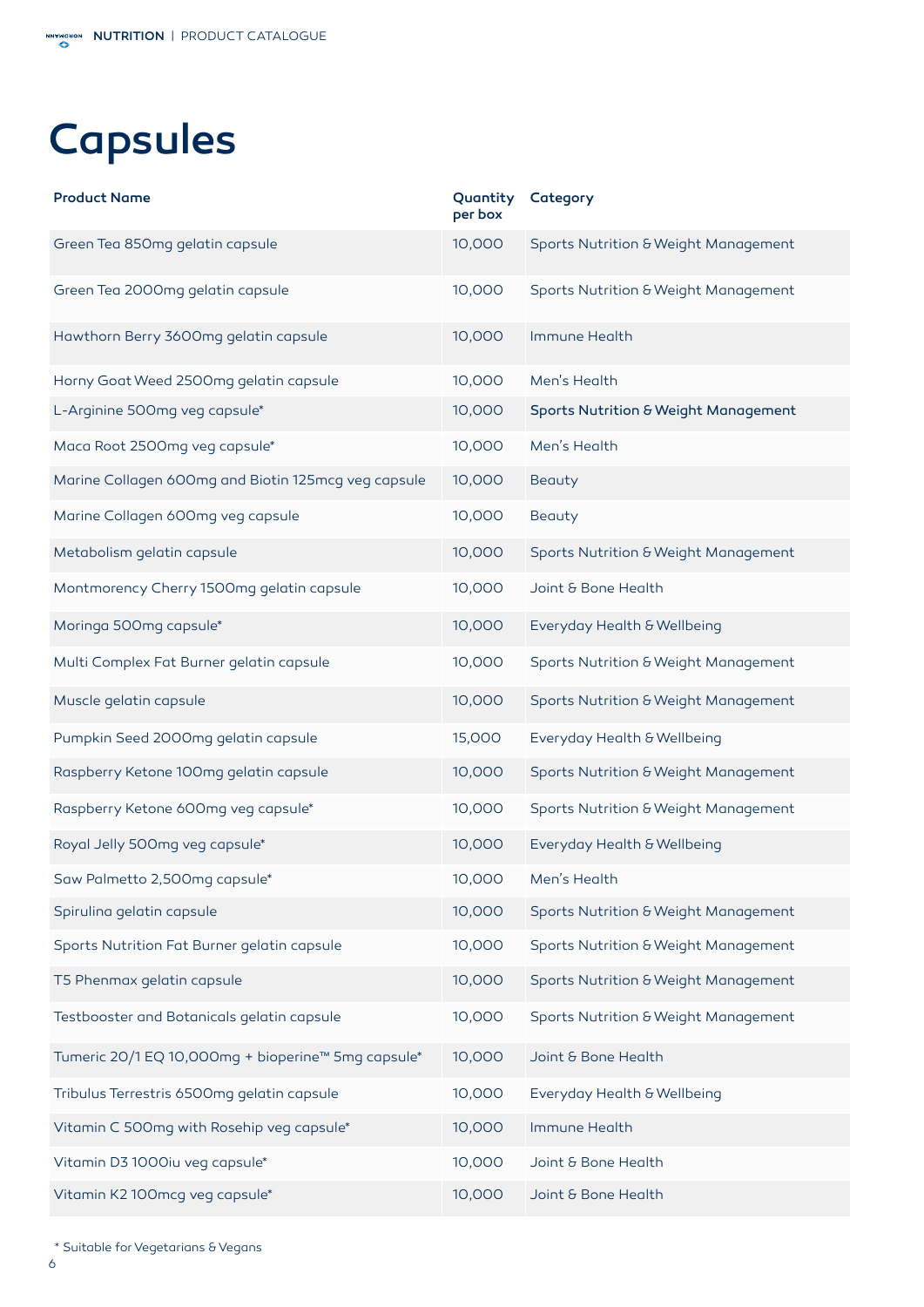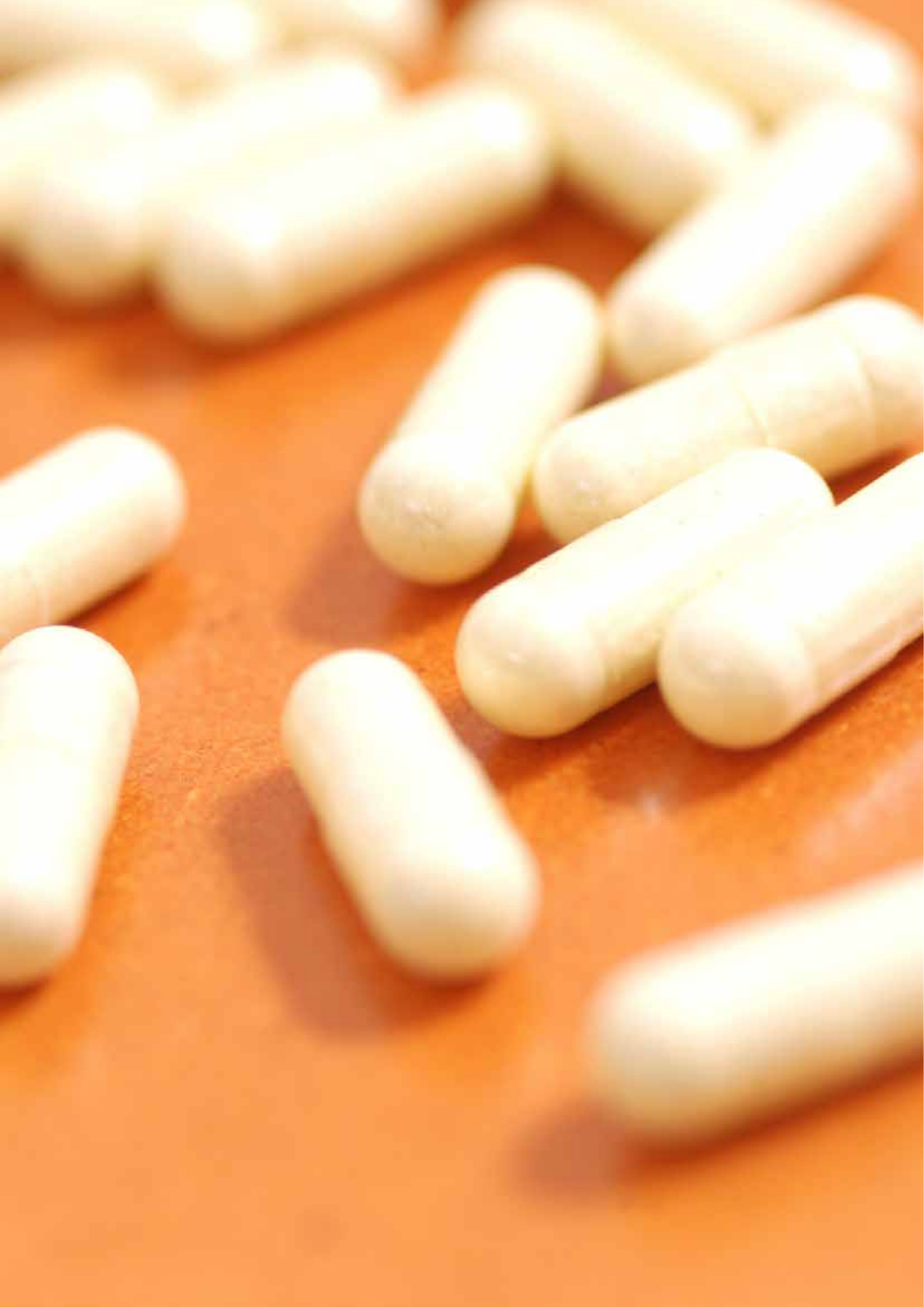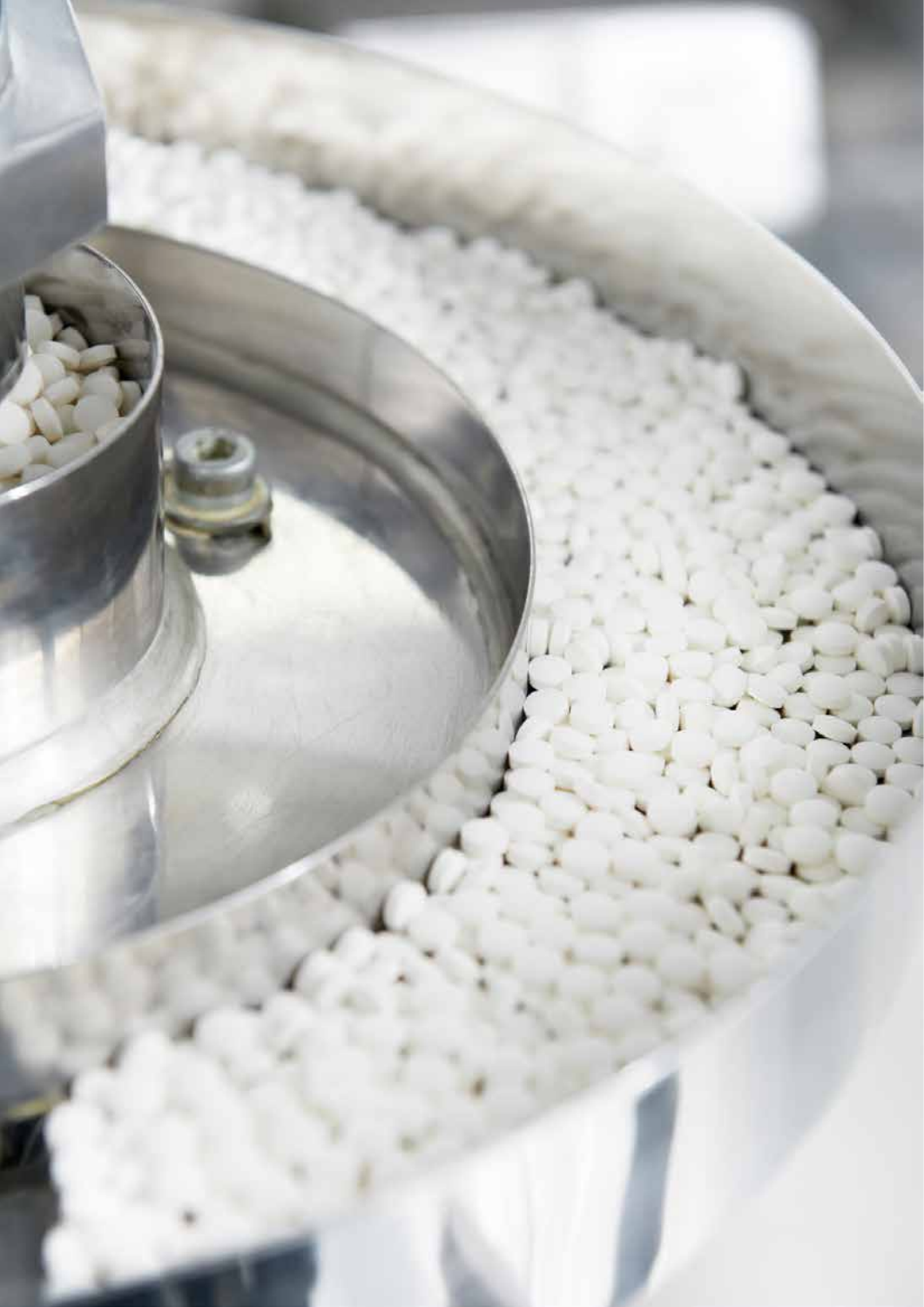o

### **Tablets**

| <b>Product Name</b>                                         | Quantity<br>per box | Category                                        |
|-------------------------------------------------------------|---------------------|-------------------------------------------------|
| African Mango 1200mg uncoated tablet*                       | 50,000              | Sports Nutrition & Weight Management            |
| African Mango 6000mg uncoated tablet*                       | 50,000              | Sports Nutrition & Weight Management            |
| Aloe Vera 6000mg uncoated tablet*                           | 50,000              | Digestive Health support                        |
| Biotin 10,000mcg uncoated tablet*                           | 50,000              | Beauty                                          |
| Chromium 200mcg uncoated tablet*                            | 50,000              | <b>Sports Nutrition &amp; Weight Management</b> |
| Cranberry 5000mg uncoated tablet*                           | 50,000              | Female Health                                   |
| Fenugreek 1000mg uncoated tablet*                           | 25,000              | Everyday Health & Wellbeing                     |
| Folic Acid 400mcg uncoated tablet*                          | 50,000              | Everyday Health & Wellbeing                     |
| Gingko 3000mg and Korean Ginseng 1000mg<br>uncoated tablet* | 50,000              | <b>Brain Support</b>                            |
| Glucosamine Sulphate 2KCI 1000mg coated tablet              | 10,000              | Joint & Bone Health                             |
| Glucosamine Sulphate 2KCI 1500mg coated tablet              | 10,000              | Joint & Bone Health                             |
| Iron 14mg uncoated tablet*                                  | 50,000              | Everyday Health & Wellbeing                     |
| L Lysine 1000mg uncoated tablet**                           | 10,000              | <b>Sports Nutrition</b>                         |
| Maca Root 500mg uncoated tablet*                            | 50,000              | Men's Health                                    |
| Magnesium Oxide 60mg uncoated tablet*                       | 50,000              | Joint & Bone Health                             |
| Multi Vitamins and Minerals A-Zinc coated tablet*           | 12,000              | Everyday Health & Wellbeing                     |
| Pomegranate 10,000mg uncoated tablet*                       | 50,000              | Immune Health                                   |
| Rosehip 5000mg coated tablet*                               | 30,000              | Immune Health                                   |
| Saw Palmetto 3,000mg uncoated tablet*                       | 25,000              | Men's Health                                    |
| Vitamin B Complex uncoated tablet*                          | 50,000              | Everyday Health & Wellbeing                     |
| Vitamin B12 1000mcg uncoated tablet*                        | 50,000              | Everyday Health & Wellbeing                     |
| Vitamin C 1000mg coated tablet (Time Release)*              | 5,000               | Immune Health                                   |
| Vitamin D3 10,000iu uncoated tablet**                       | 50,000              | Joint & Bone Health                             |
| Vitamin D3 1,000iu uncoated tablet**                        | 50,000              | Joint & Bone Health                             |
| Zinc 10mg uncoated tablet*                                  | 50,000              | Immune Health                                   |
| Zinc 15mg uncoated tablet*                                  | 50,000              | Immune Health                                   |

\* Suitable for Vegetarians & Vegans

\*\*Suitable for Vegetarians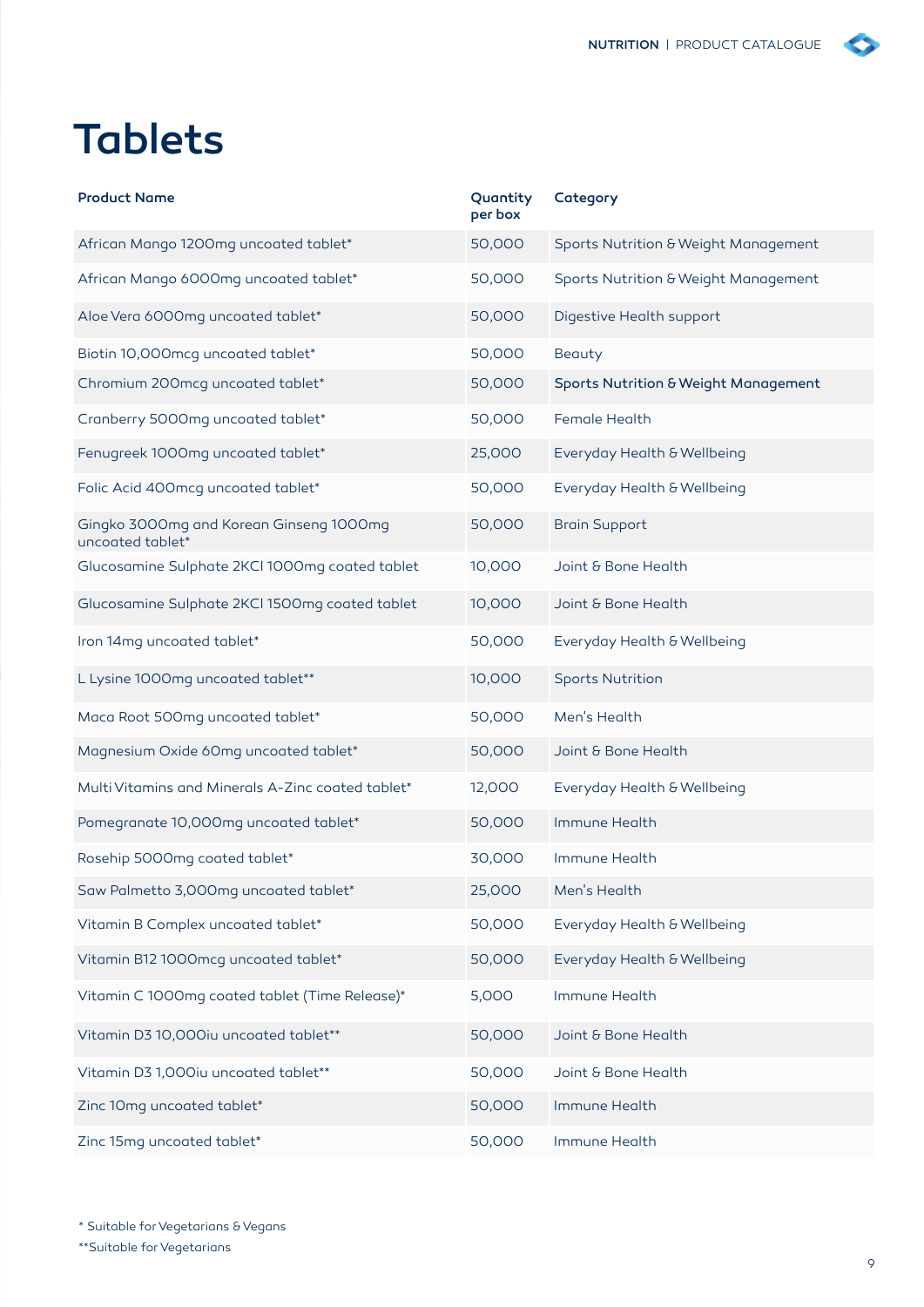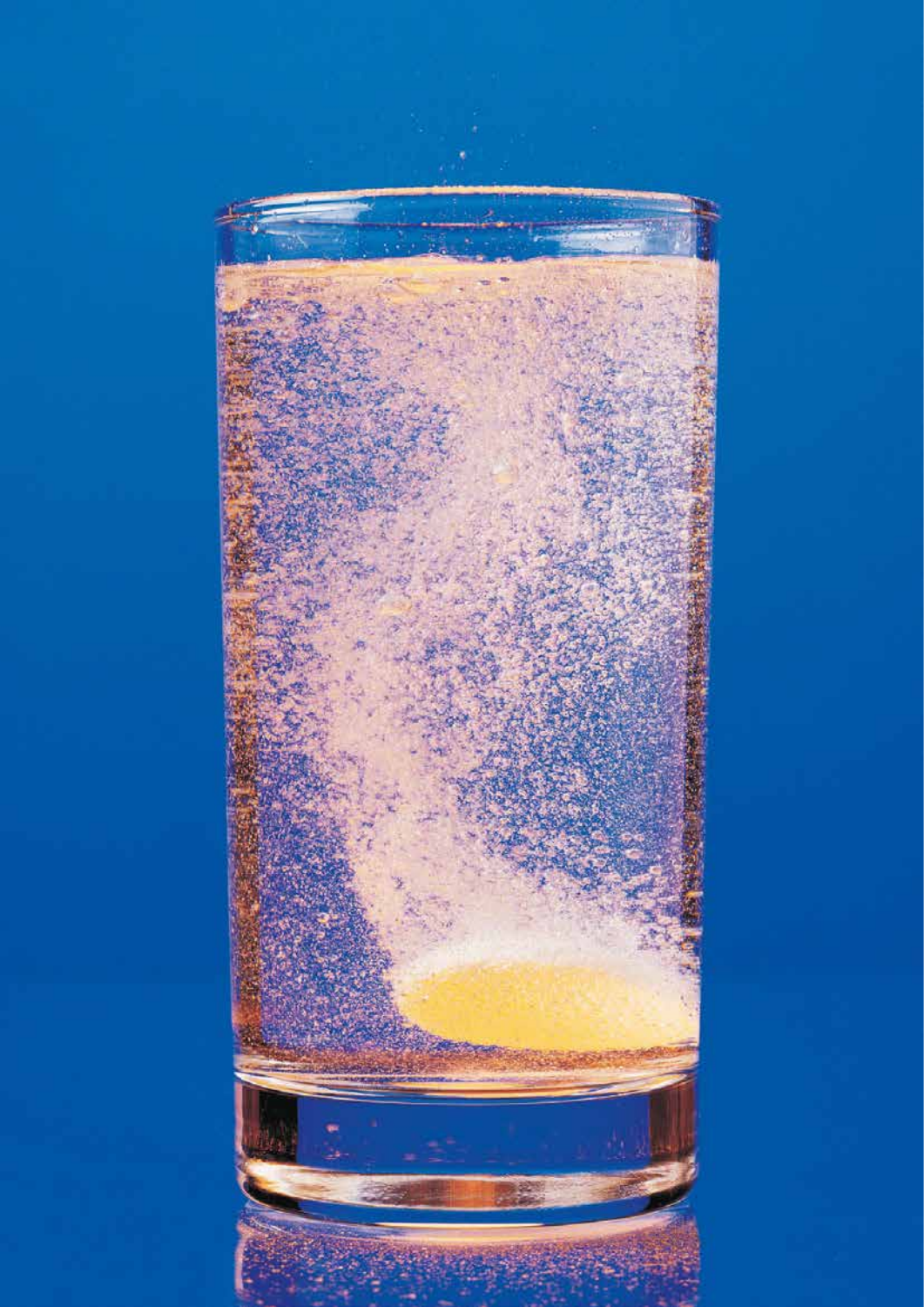o

### Effervescents

| <b>Product Name</b>                                       | <b>MOQ</b> | Flavour          |
|-----------------------------------------------------------|------------|------------------|
| Multivitamin effervescent tablets                         | 13,500     | Orange           |
| Multivitamin and Mineral effervescent tablets             | 13,500     | Orange           |
| Energy drink effervescent tablets                         | 13,500     |                  |
| Vitamin C effervescent tablets                            | 13,500     | Orange and Lemon |
| Bone Health Calcium effervescent tablets                  | 13,500     | Lemon            |
| Bone Health Plus Calcium + Vitamin C effervescent tablets | 13,500     | Orange           |
| Women's Health effervescent tablets                       | 13,500     | Blackcurrant     |
| Beauty Elixir Zinc and C effervescent tablets             | 13,500     | Lemon            |
| Osteo Vital Ca+Mg+D3 effervescent tablets                 | 13,500     | Orange/Tangerine |
| Muscle Fit Magnesium effervescent tablets                 | 13,500     | Lemon            |
| Healthy Body Multivitamin effervescent tablets            | 13,500     | Raspberry        |
| Vitamin C 1000mg effervescent tablets                     | 13,500     | Orange           |
| Rehydration drink effervescent tablets                    | 13,500     | Lime Mint        |

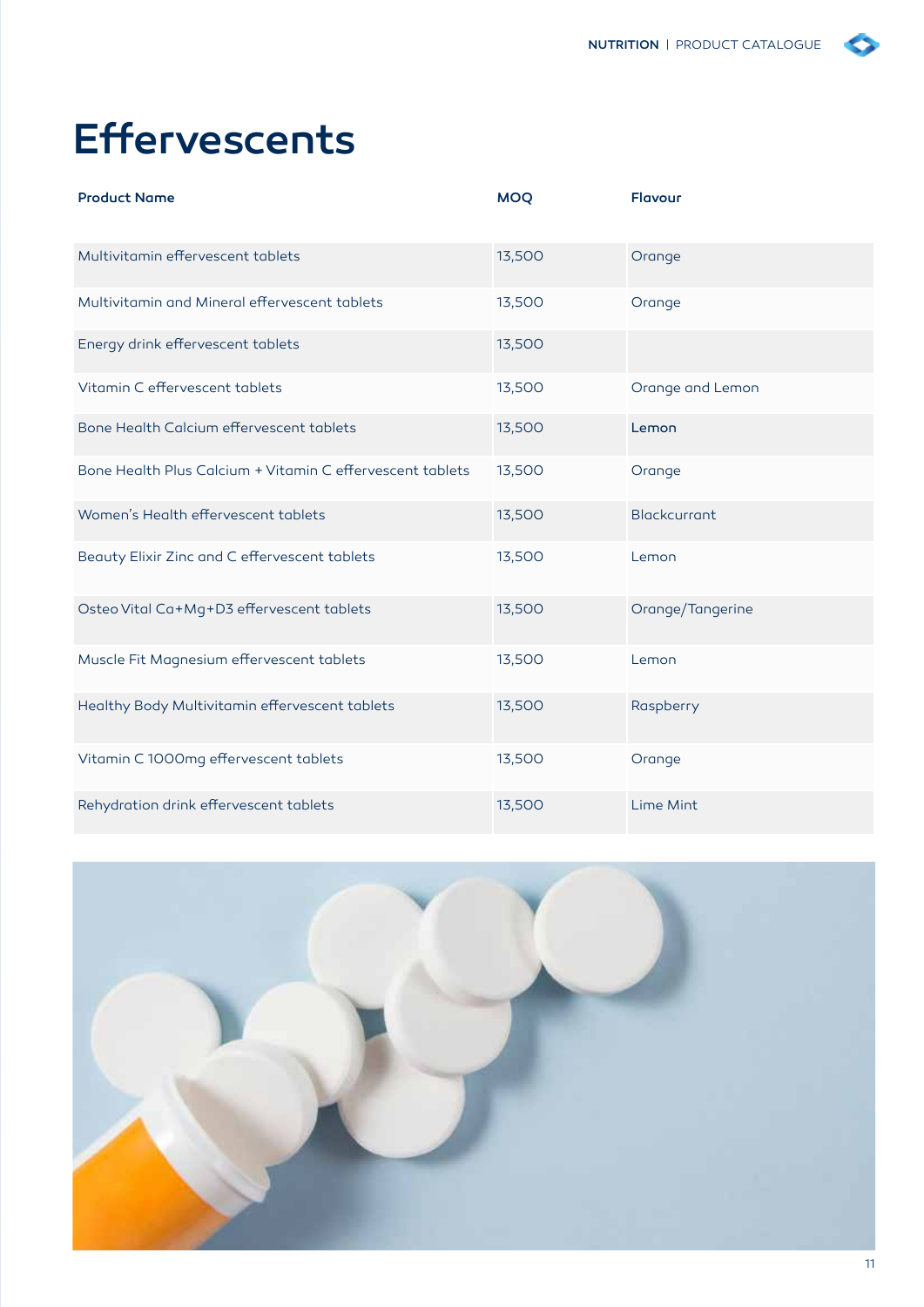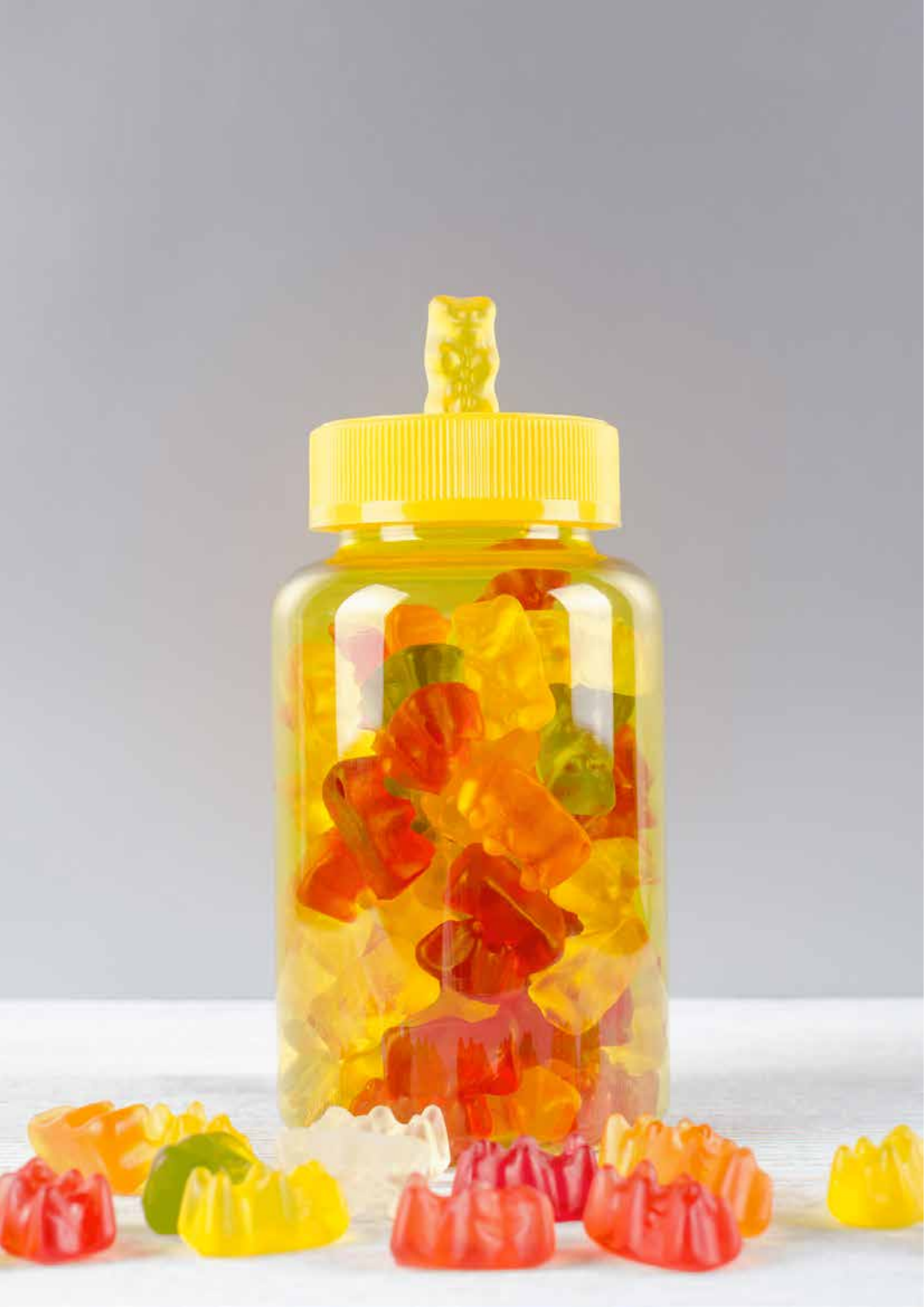### Gummies

| <b>Product Name</b>                  | Base    | May be beneficial for                                                          | Contents                                                                                                |
|--------------------------------------|---------|--------------------------------------------------------------------------------|---------------------------------------------------------------------------------------------------------|
| Biotin 5 mg                          | Pectin  | Hair, Skin and Nails                                                           | Biotin                                                                                                  |
| Vitamin C                            | Pectin  | Antioxidant                                                                    | Vitamin C                                                                                               |
| Apple Cider Vinegar (6g green)       | Pectin  | Weight loss                                                                    | Apple Cider Vinegar                                                                                     |
| Apple Cider Vinegar (3g red & green) | Pectin  | Weight loss                                                                    | Apple Cider Vinegar                                                                                     |
| Adult Multivitamin and Glutamine     | Pectin  | General health, digestive<br>health                                            | Vitamins A, B6, B12, C, D, E, Biotin, Folic<br>Acid, Glutamine                                          |
| Adult Multivitamin and Mineral       | Pectin  | General health                                                                 | Vitamins A, B3, B5, B6, B12, C, D2, E,<br>Biotin, Folic Acid                                            |
| Vitamin D3                           | Pectin  | Immune health, bone<br>strength                                                | Vitamin D3                                                                                              |
| Omega 3,6,9                          | Pectin  | Cardiac function, cognitive<br>function, general wellbeing.                    | Omega 3-6-9 (Perilla Oil)                                                                               |
| Hair Skin and Nails                  | Pectin  | Help maintain healthy hair,<br>skin and nails.                                 | Vitamins A, B5, B6, B12, C, D2, E, Biotin,<br>Folic Acid, Iodine, Zinc, Choline, Inositol               |
| Adult Vitamin C and Zinc             | Pectin  | Immune support, healthy<br>bones, cognitive function                           | Vitamin C, Zinc Citrate                                                                                 |
| Apple Cider Vinegar                  | Pectin  | Weight loss                                                                    | Mother Apple Cider Vinegar Extract,<br>Ginger Dry Extract (Zingiber officinale)                         |
| Sleep Well                           | Pectin  | Maintain a healthy sleep<br>routine. May aid relaxation<br>and reduce anxiety. | Griffonia Seed Extract, Chamomile,<br>L-Theanine, Lemon Balm, Lavender,<br>Passiflora                   |
| Sleep Well (Export market only)      | Pectin  | Maintain a healthy sleep<br>routine. May aid relaxation<br>and reduce anxiety. | Melatonin, Vitamin B6                                                                                   |
| Elderberry                           | Pectin  | Immunity                                                                       | Elderberry, Vitamin C, Zinc, Echinacea<br>extract, Propolis extract                                     |
| <b>Healthy Glow</b>                  | Pectin  | General health and<br>wellbeing; eye support.                                  | Vitamins A, C, E, Copper, Beta carotene,<br>Zeaxanthin, Lycopene                                        |
| Apple Cider Vinegar with FOS         | Pectin  | Weight loss                                                                    | Apple Cider Vinegar, FOS, Folic Acid,<br>Vitamin B12, Organic Beetroot Extract,<br>Organic Pomegranate. |
| Apple Cider Vinegar                  | Pectin  | Weight loss                                                                    | Mother Apple Cider Vinegar Extract,<br>Ginger Dry Extract (Zingiber officinale)                         |
| Turmeric and Ginger                  | Pectin  | General wellbeing, Chronic<br>pain                                             | Turmeric, Ginger                                                                                        |
| 5mg CBD                              | Pectin  | Insomnia, Chronic Pain                                                         | Hempseed Oil                                                                                            |
| Recovery Plus                        | Gelatin | Sport supplement                                                               | Glutamine, Vitamins C, B3, B5 & B6                                                                      |
| Glutamine                            | Gelatin | Sport supplement                                                               | Glutamine                                                                                               |
| Men Health                           | Pectin  | General wellbeing for men                                                      | Vitamins A, B6, B12, C, D3 & E                                                                          |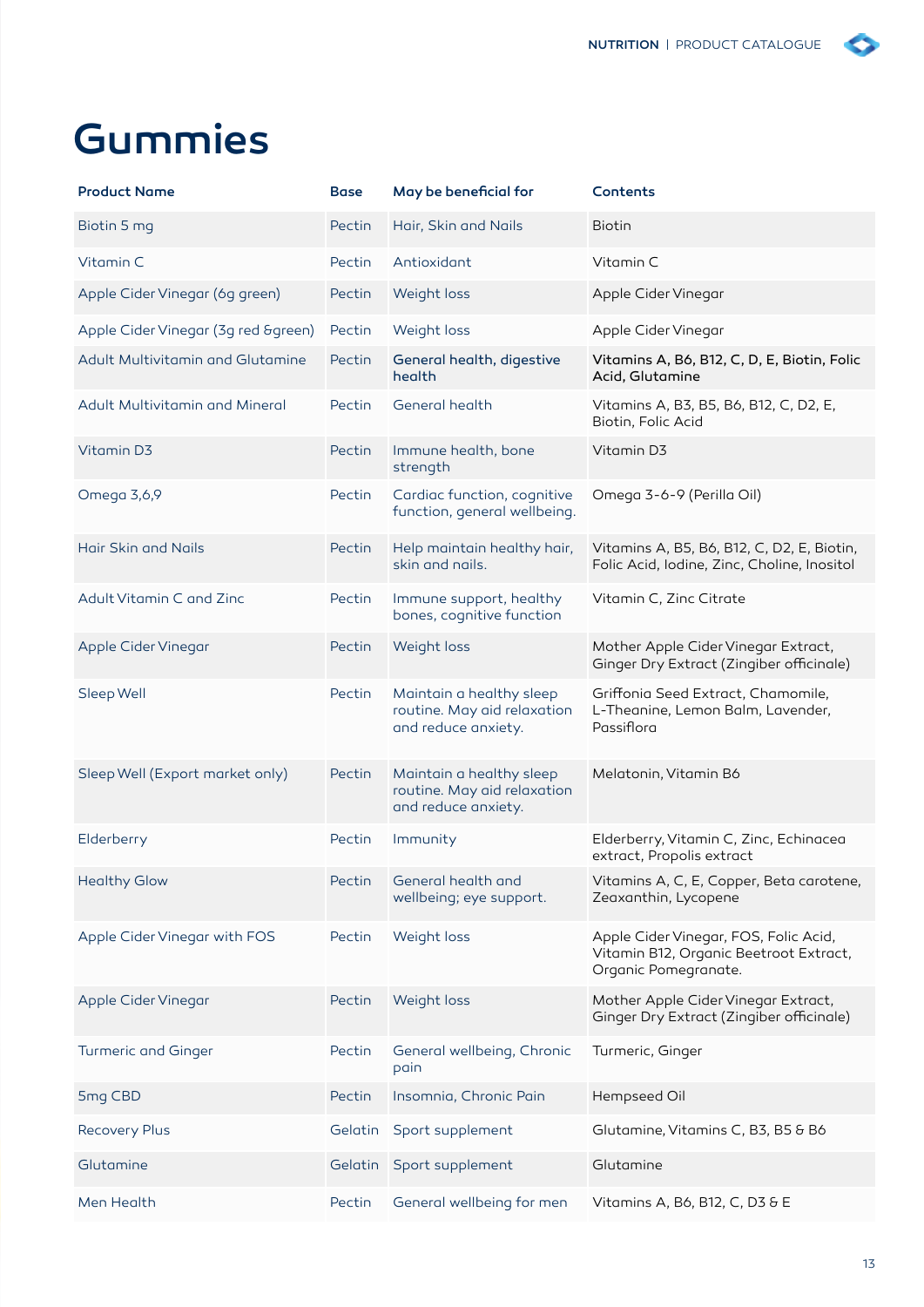### Gummies

| <b>Product Name</b>                        | <b>Base</b> | May be beneficial for                          | Contents                                                                                                                                |
|--------------------------------------------|-------------|------------------------------------------------|-----------------------------------------------------------------------------------------------------------------------------------------|
| Beauty                                     | Pectin      | Help maintain healthy hair,<br>skin and nails. | Coenzyme Q10, Alpha Lipoic Acid,<br>Vitamin E, Biotin, Zinc, Selenium                                                                   |
| Women Health                               | Pectin      | General wellbeing for<br>Women                 | Vitamins A, B3, B5, B6, B12, C, D2, E, Folic<br>Acid, Zinc, Iodine, Copper, Selenium                                                    |
| <b>Memory Plus</b>                         | Pectin      | Cognitive function                             | Vitamin B5, Choline, Phospatidyl Serine.                                                                                                |
| Joint Support                              | Gelatin     | Joint heath                                    | Collagen, Vitamin C, Curcumin, CoQ10                                                                                                    |
| Child's Calcium and Vitamin D              | Pectin      | Immune health, bone<br>strength                | Calcium, Vitamin K2, Vitamin D3                                                                                                         |
| Adult Memory Plus                          | Pectin      | Cognitive function                             | Vitamin B5, Choline, Phospatidyl Serine.                                                                                                |
| Adult Calcium and Vitamin D                | Gelatin     | Immune health, bone<br>strength                | Calcium, Vitamin K2, Vitamin D3                                                                                                         |
| Child's Vitamin C and Zinc                 | Pectin      | Immune health, general<br>wellbeing            | Vitamin C, Zinc Citrate                                                                                                                 |
| Happy Hair                                 | Pectin      | Help maintain healthy hair.                    | Vitamin A, Vitamin B3, Vitamin B5,<br>Vitamin B6, Vitamin B12, Vitamin C,<br>Vitamin D2, Vitamin E, Folic Acid, Biotin,<br>Zinc, Iodine |
| Sugar Free Multivitamin and Mineral Pectin |             | Immune health, general<br>wellbeing            | Vitamin A, Vitamin B3, Vitamin B5,<br>Vitamin B6, Vitamin B12, Vitamin C,<br>Vitamin D2, Vitamin E, Folic Acid, Biotin,<br>Zinc, lodine |
| Child's Multivitamin and Mineral           | Pectin      | General wellbeing                              | Vitamins A, B3, B5, B6, B12, C, D2, E,<br>Biotin, Folic Acid                                                                            |
| Vitamin D3 4000IU                          | Pectin      | Immune health, bone<br>strength                | Vitamin D3                                                                                                                              |
| Vitamin D3 1000IU                          | Pectin      | Immune health, bone<br>strength                | Vitamin D3                                                                                                                              |
| Multivitamin and Mineral (Adult)           | Pectin      | General wellbeing                              | Vitamins A, B5, B6, B7, B9, B12, C, D2, E,<br>lodine                                                                                    |
| Multivitamin and Mineral (Child)           | Pectin      | General wellbeing                              | Vitamins A, B5, B6, B7, B9, B12, C, D2, E,<br>lodine                                                                                    |
| Vegan Vitamin D3 4000IU                    | Pectin      | Immune health, bone<br>strength                | Vegan Vitamin D3                                                                                                                        |
| Probiotic                                  | Pectin      | Digestive health, general<br>wellbeing         | Vitamin B3, Vitamin B5, Vitamin B6, B.<br>infantis, L. rhamnosus                                                                        |
| Vitamin B Complex                          | Pectin      | Energy                                         | Vitamin B2, Vitamin B3, Vitamin B5,<br>Vitamin B6, Vitamin B12, Biotin, Folic<br>Acid, Iodine, Zinc                                     |
| Vegan Vitamin D3 1000IU                    | Pectin      | Immune health, bone<br>strength                | Vegan Vitamin D3                                                                                                                        |
| Probiotic                                  | Pectin      | Digestive health, general<br>wellbeing         | Vitamin C, Vitamin B3, Vitamin B5,<br>Vitamin B6, Xylitol, B infantis, L.<br>rhamnosus, L. casei                                        |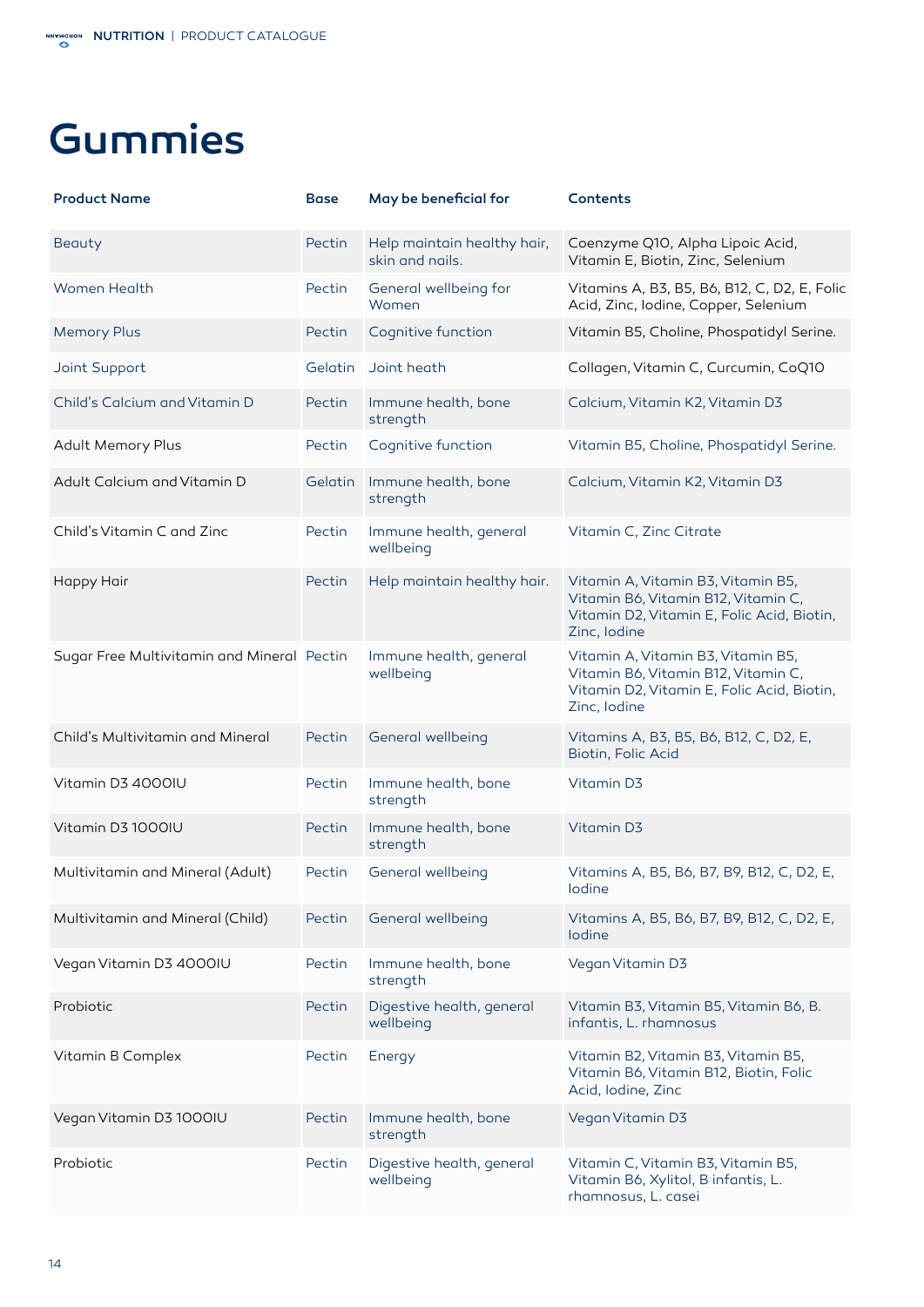| <b>Product Name</b>          | <b>Base</b> | May be beneficial for                                       | Contents                                                                                                              |
|------------------------------|-------------|-------------------------------------------------------------|-----------------------------------------------------------------------------------------------------------------------|
| Vitamin D3 1000IU Vegetarian | Pectin      | Immune health, bone<br>strength                             | Vitamin D3                                                                                                            |
| Folic Acid                   | Pectin      | Pregnancy, general health,<br>anemia                        | <b>Folic Acid</b>                                                                                                     |
| Energy                       | Pectin      | Energy                                                      | Vitamin A, Vitamin D, Vitamin E, Vitamin<br>C, Vitamin B6, Vitamin B7, Folic Acid,<br>Vitamin B12, Caffeine, Taurine. |
| Calcium Plus                 | Pectin      | Immune health, bone<br>strength                             | Calcium, Vitamin D, Vitamin K                                                                                         |
| Omega 3 DHA                  | Pectin      | Cardiac function, cognitive<br>function, general wellbeing. | Algae Oil, Vegan Vitamin D3, Vitamin E                                                                                |



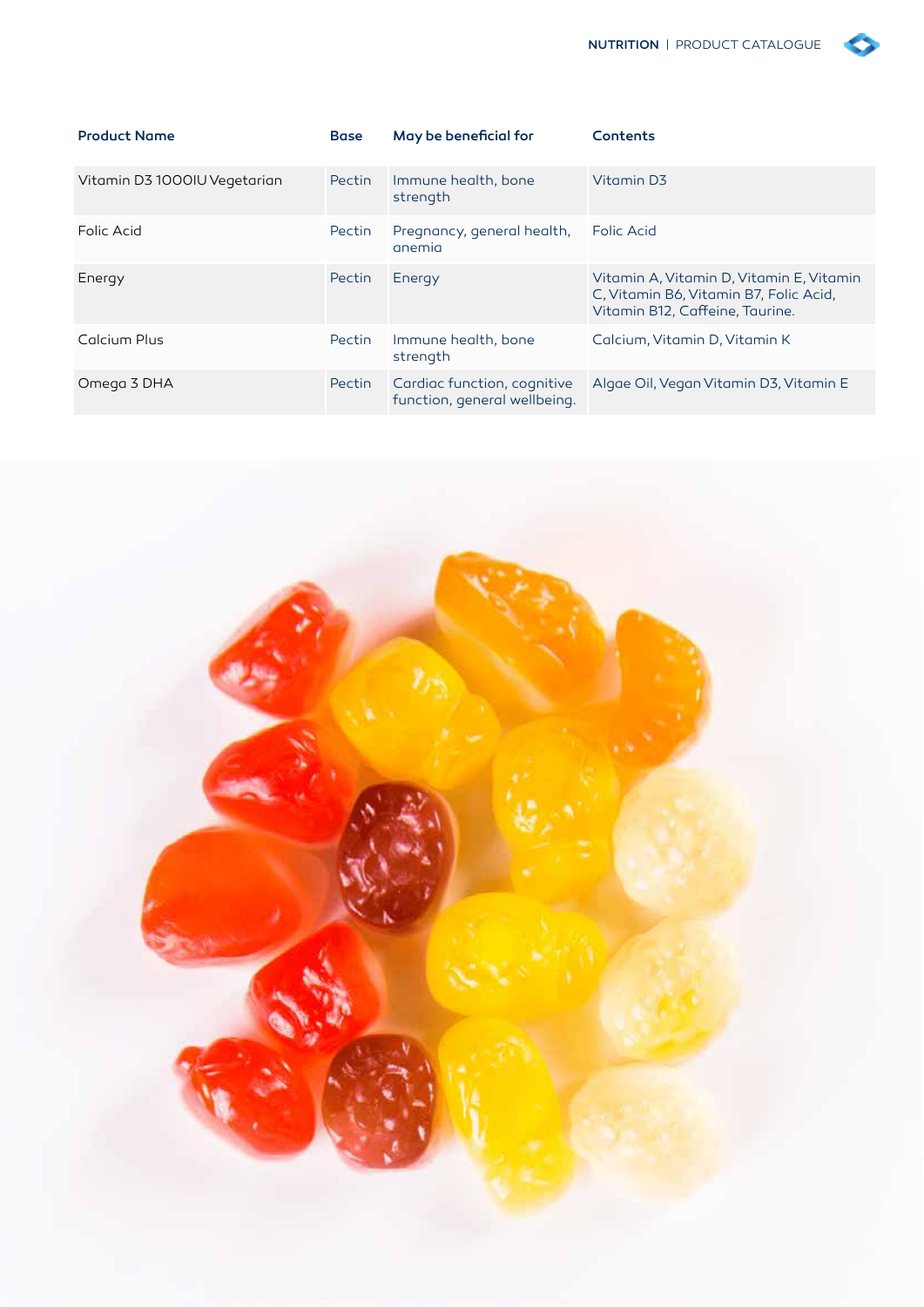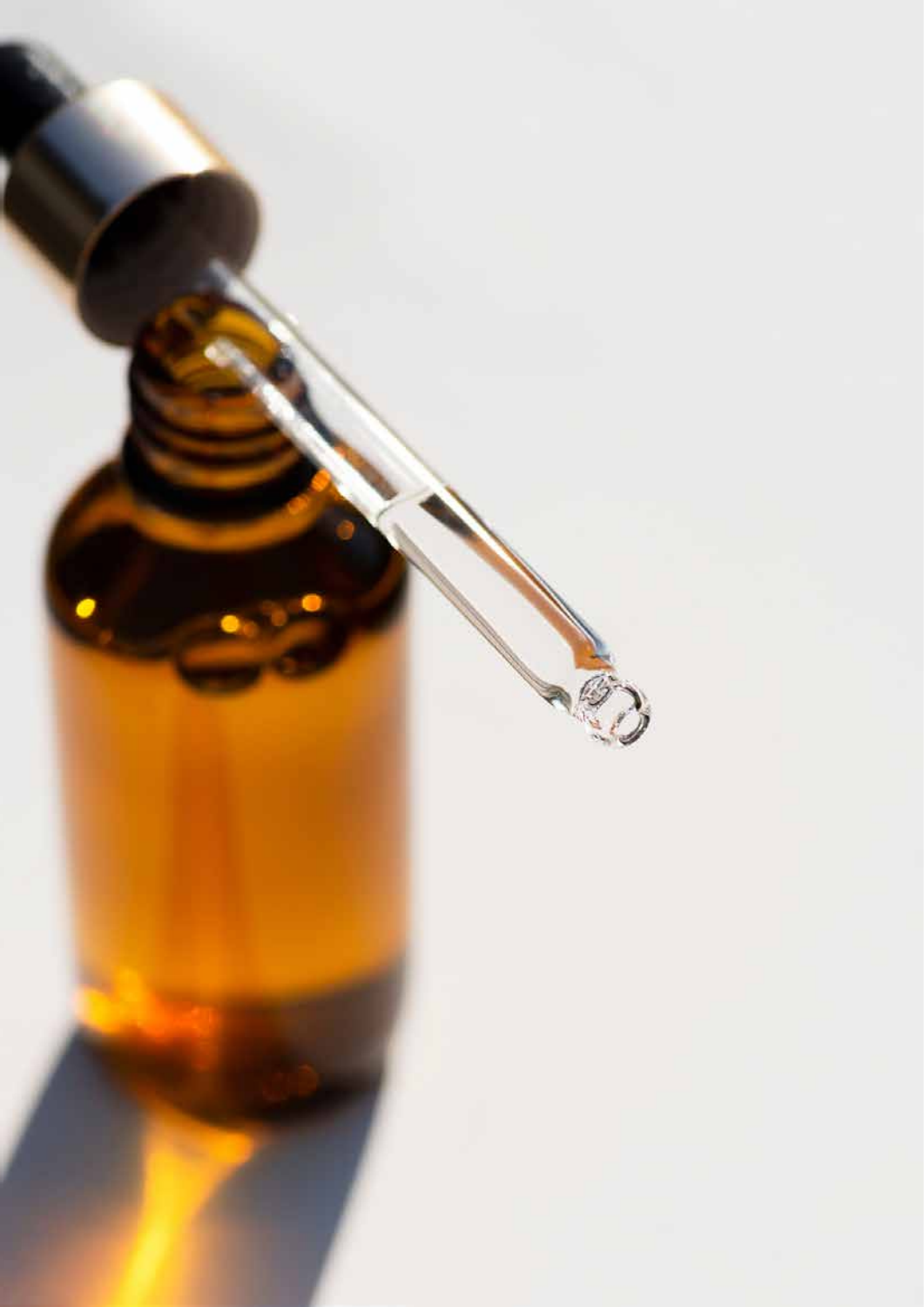## Liquids

### Product Name

| Anti Gas for children                      |
|--------------------------------------------|
| Appetite syrup for children                |
| DHA for children                           |
| Calcium and Vitamin D3 syrup               |
| Cough syrup for adults                     |
| Cough syrup for children                   |
| Digestion syrup for children               |
| Iron syrup for adults and children         |
| Kid Memory syrup                           |
| Magnesium and Vitamin B6 syrup             |
| MultiVitamin syrup for adults and children |
| Royal Jelly and Propolis syrup             |
| Royal Jelly and Vitamin C syrup            |
| Vitamin D3 drops (various strengths)       |

### **Others**

### Product Name

Chewable flavoured Dextrose

Lactase tablets

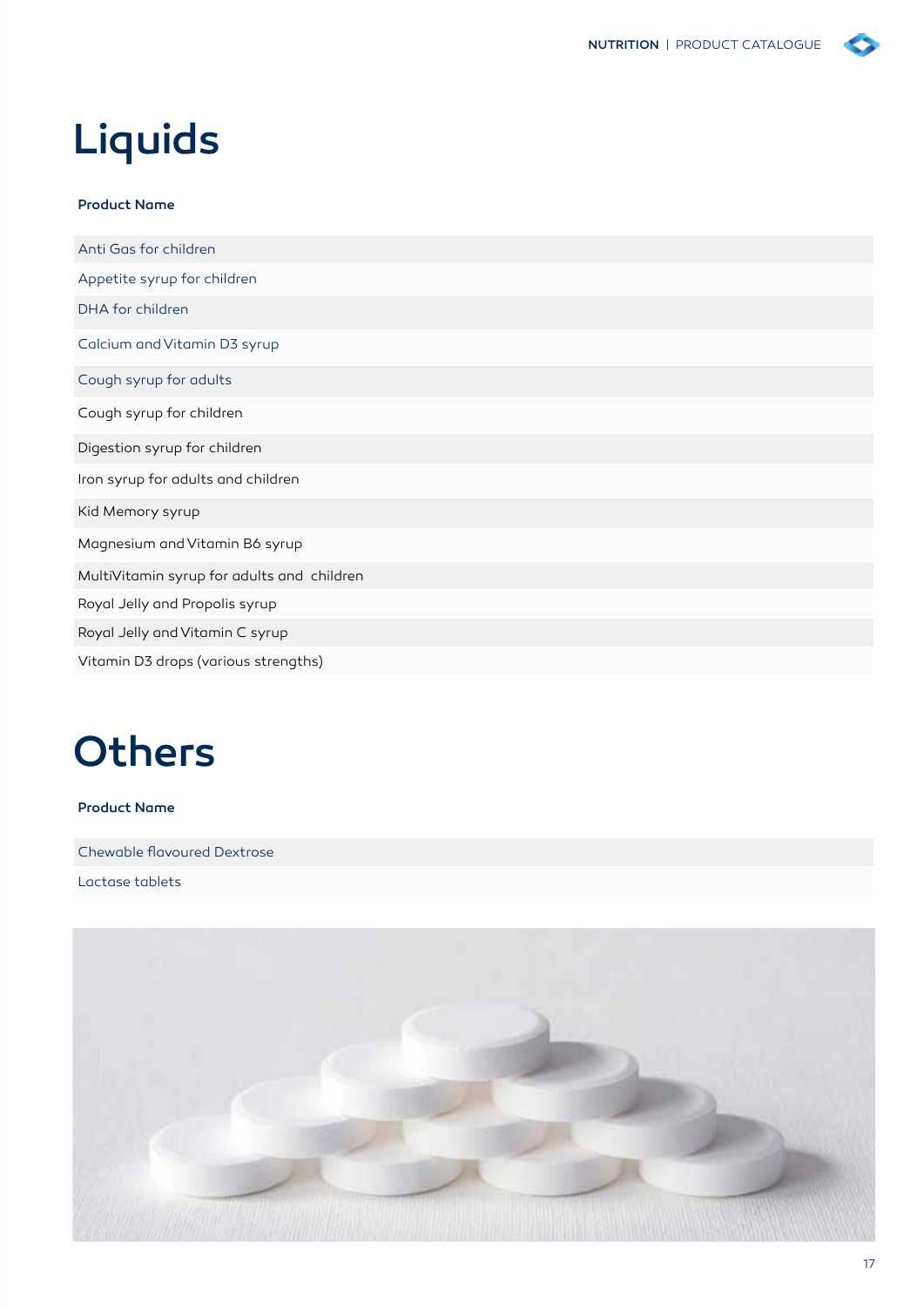### Unique formulations made to bespoke requirements

| Weight control                       | Oral rehydration    |
|--------------------------------------|---------------------|
| Women's, men's and children's health | Joint health        |
| Antioxidants                         | Immune defence      |
| Fibre products                       | Eye health          |
| Multivitamin and minerals            | Cholesterol control |
| Pre-probiotics                       | Brain & memory      |
| Sports formulations                  | Bone health         |

### Contract Manufacturing

Nordmann Nutrition is a UK-based service provider of manufacturing and contract packaging. From European and Asia manufacturing sites Nordmann supplies specialised formulations from stock and fulfill made-to-bespoke requirements.

Our manufacturing formats include:

| Solid tablets – coated and uncoated | Plant-based vegetarian capsules |
|-------------------------------------|---------------------------------|
| Chewable tablets                    | Effervescent tablets            |
| Softgel capsules                    | Adult and children's gummies    |
| Hard gel capsules                   | Liquids                         |

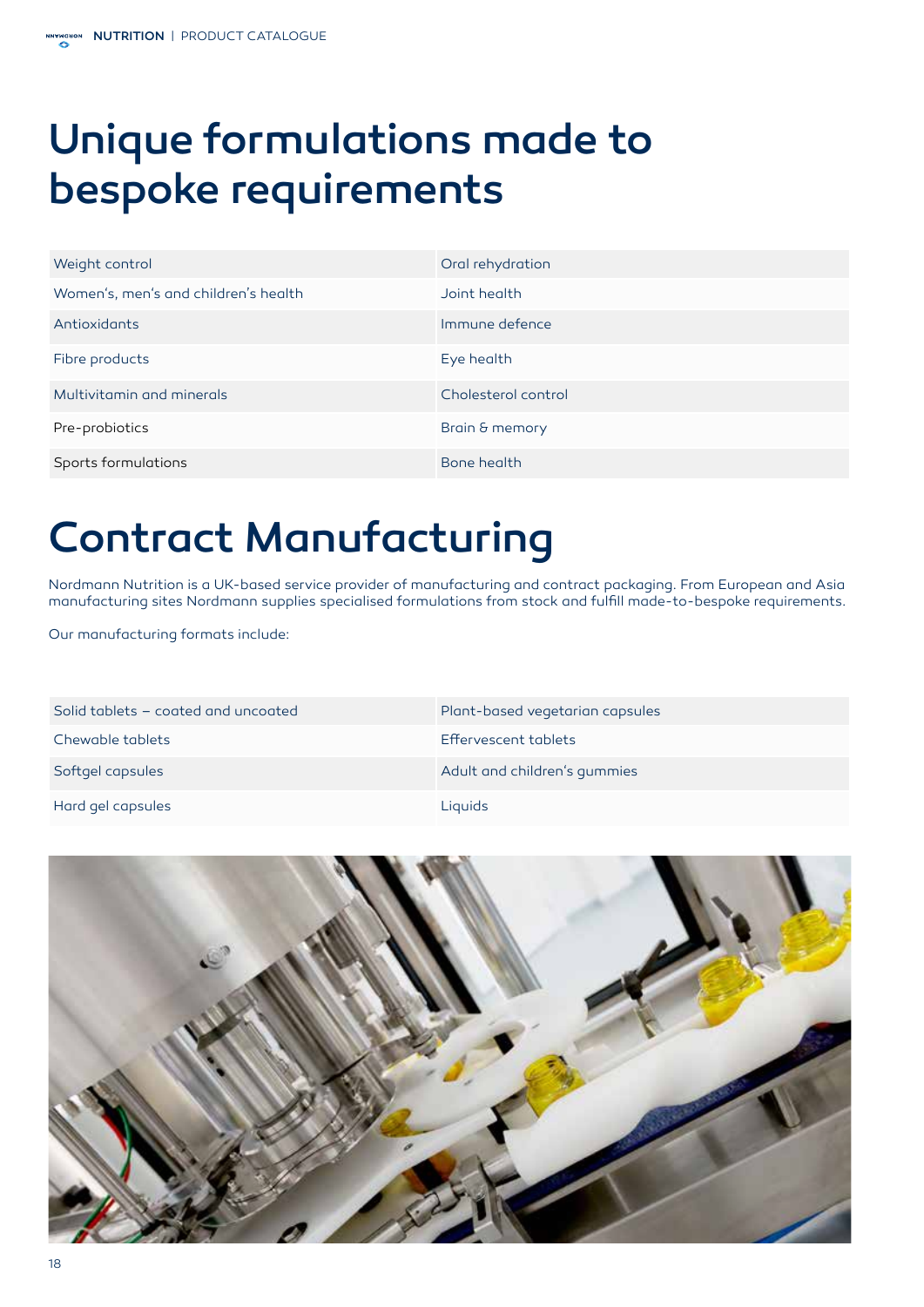

Our packing sites offer a contract packing and private-label delivery service.

With dedicated semi-automatic and fully automated facilities, we are able to deliver short runs through to full-scale production. We specialise in providing:

| Bottles/tubs/pot filling (glass or plastic) | Sachet filling                |
|---------------------------------------------|-------------------------------|
| Blister pack PVC/PVDC                       | Effervescent tube filling     |
| Carton packing                              | Overstickering/rework service |
| Stick packs                                 | Hand assembly                 |

### Private Label Products

Our private-label service allows you to create a variety of products, in all forms and across all categories. You have full control of the branding throughout the manufacturing process.

### We supply bulk

The following products are available from stock:

| Softgel Capsules            | <b>Hard Capsules</b>       |
|-----------------------------|----------------------------|
| Vegetarian Softgel Capsules | <b>Nutritional Gummies</b> |
| <b>Tablets</b>              | <b>Pet Nutrition</b>       |
| <b>Empty Capsules</b>       | <b>Sports Nutrition</b>    |

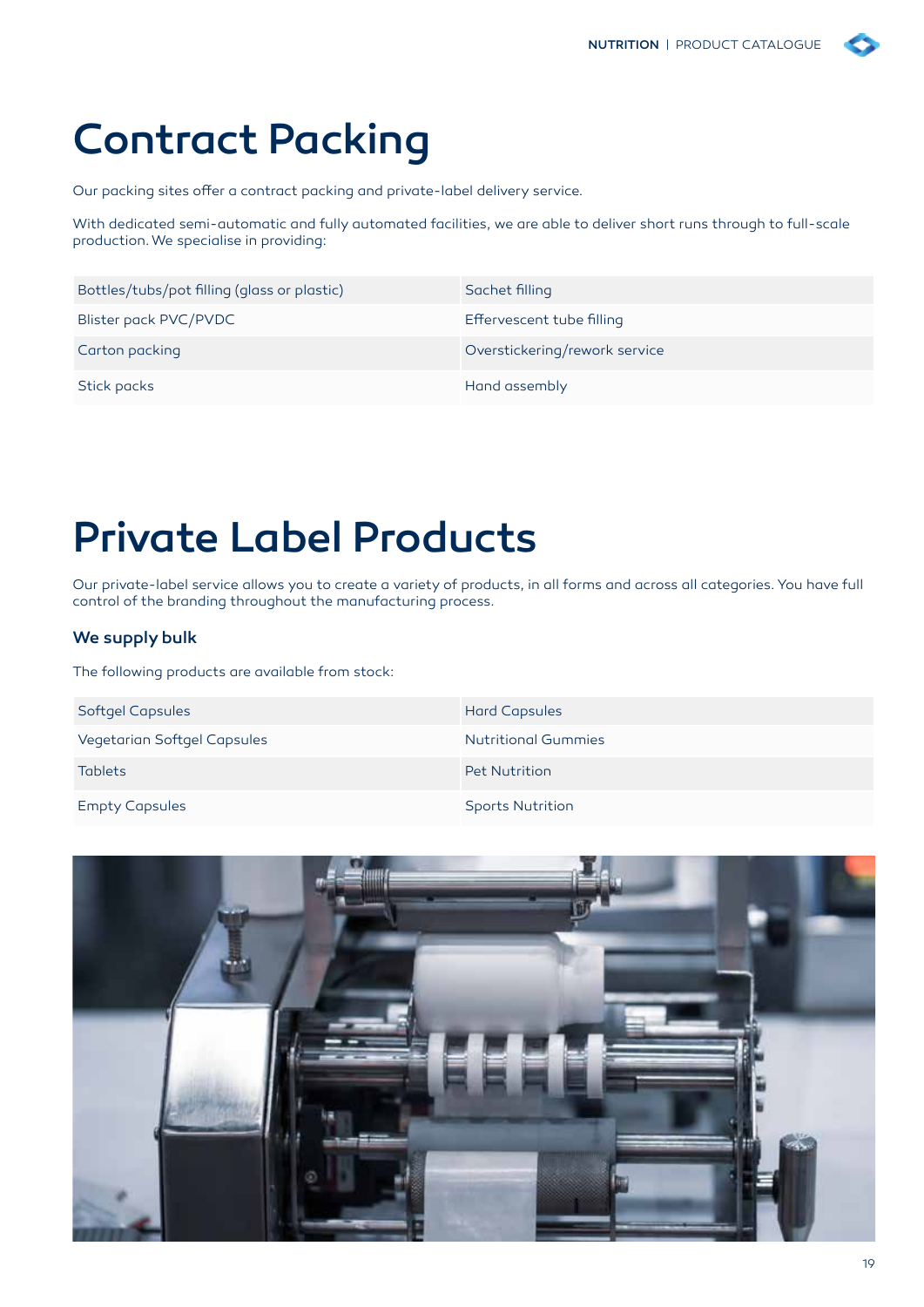## Nordmann Portfolio

- Agrochemicals
- Adhesives & Sealants
- **Ceramics**
- Cleaning
- Coatings & Inks
- **Composites**
- Construction
- Elastomers
- **Electronics**
- Fine Chemicals
- Flame Retardants
- Food & Feed
- Foundry
- Health Care
- Industrial Chemicals
- **Monomers**
- Oil, Gas & Lubricants
- Oleochemicals
- Polyurethane
- **Optical**
- Paper
- Personal Care
- **Plastics**
- Textiles & Leather

All the information and application knowledge presented here is based on practical experience and research. However, it is non-binding information. We therefore strongly recommend that you carry out your own tests before using our products. This applies in particular to our formulations, which only represent a starting point for individual developments and for which we can provide no guarantee.

The user alone is responsible for testing in the respective countries concerned and with regard to possible conflicting industrial property rights of third parties (e.g. patents). In this respect, we assume no liability for formulations or partial recipes. Our products are sold according to our General Conditions of Sale.

*Advertising for dangerous substances*

*Dangerous substance as per Regulation (EC) No 1272/2008. This substance is classified and assigned in accordance with the requirements of the aforementioned ordinance. For further information on this substance, please refer to the safety data sheet.*